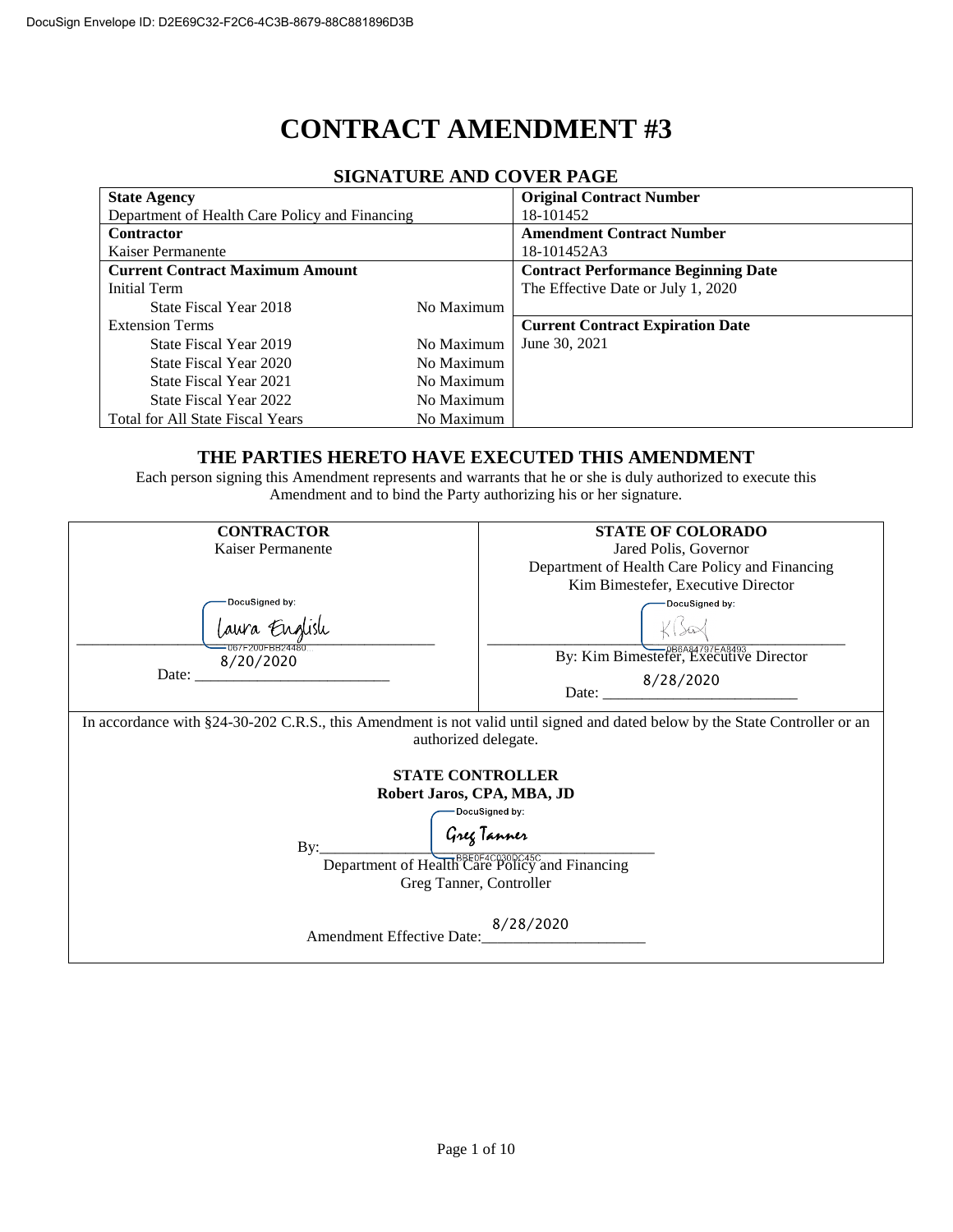# **1. PARTIES**

This Amendment (the "Amendment") to the Original Contract shown on the Signature and Cover Page for this Amendment (the "Contract") is entered into by and between the Contractor and the State.

## **2. TERMINOLOGY**

Except as specifically modified by this Amendment, all terms used in this Amendment that are defined in the Contract shall be construed and interpreted in accordance with the Contract.

#### **3. AMENDMENT EFFECTIVE DATE AND TERM**

A. Amendment Effective Date

This Amendment shall not be valid or enforceable until the Amendment Effective Date shown on the Signature and Cover Page for this Amendment. The State shall not be bound by any provision of this Amendment before that Amendment Effective Date, and shall have no obligation to pay Contractor for any Work performed or expense incurred under this Amendment either before or after of the Amendment term shown in **[§3.B](#page--1-0)** of this Amendment.

B. Amendment Term

The Parties' respective performances under this Amendment and the changes to the Contract contained herein shall commence on the Amendment Effective Date shown on the Signature and Cover Page for this Amendment and shall terminate on the termination of the Contract or June 30, 2021, whichever is earlier.

#### **4. PURPOSE**

The purpose of the Original Contract is to set forth the terms under which the Contractor will serve as one of Colorado's Children's Basic Health Plan program (CHP+) Managed Care Organizations (MCOs) that will provide health care services to CHP+ eligible members. The purpose of the Amendment is to revise Exhibit B-1 Statement of Work.

## **5. MODIFICATIONS**

The Contract and all prior amendments thereto, if any, are modified as follows:

Exhibit B-1, Statement of Work is modified as follows:

**A.** Section 6, Client Eligibility, Subsections 6.7, 6.7.1 are modified 6.7.1.5 as follows:

6.7. Identification Cards, Provider Directory, Formulary, and Member Handbook.

6.7.1. Upon notification by the Department of a Member's enrollment in the Contractor's plan, annually, and upon Member's request, the Contractor shall furnish each Member the information specified in 42.C.F.R. §438.10, in both electronic and paper format when appropriate and:

6.7.1.5. Formulary information, including which medications are covered (both generic and name brand) and the tier for each medication.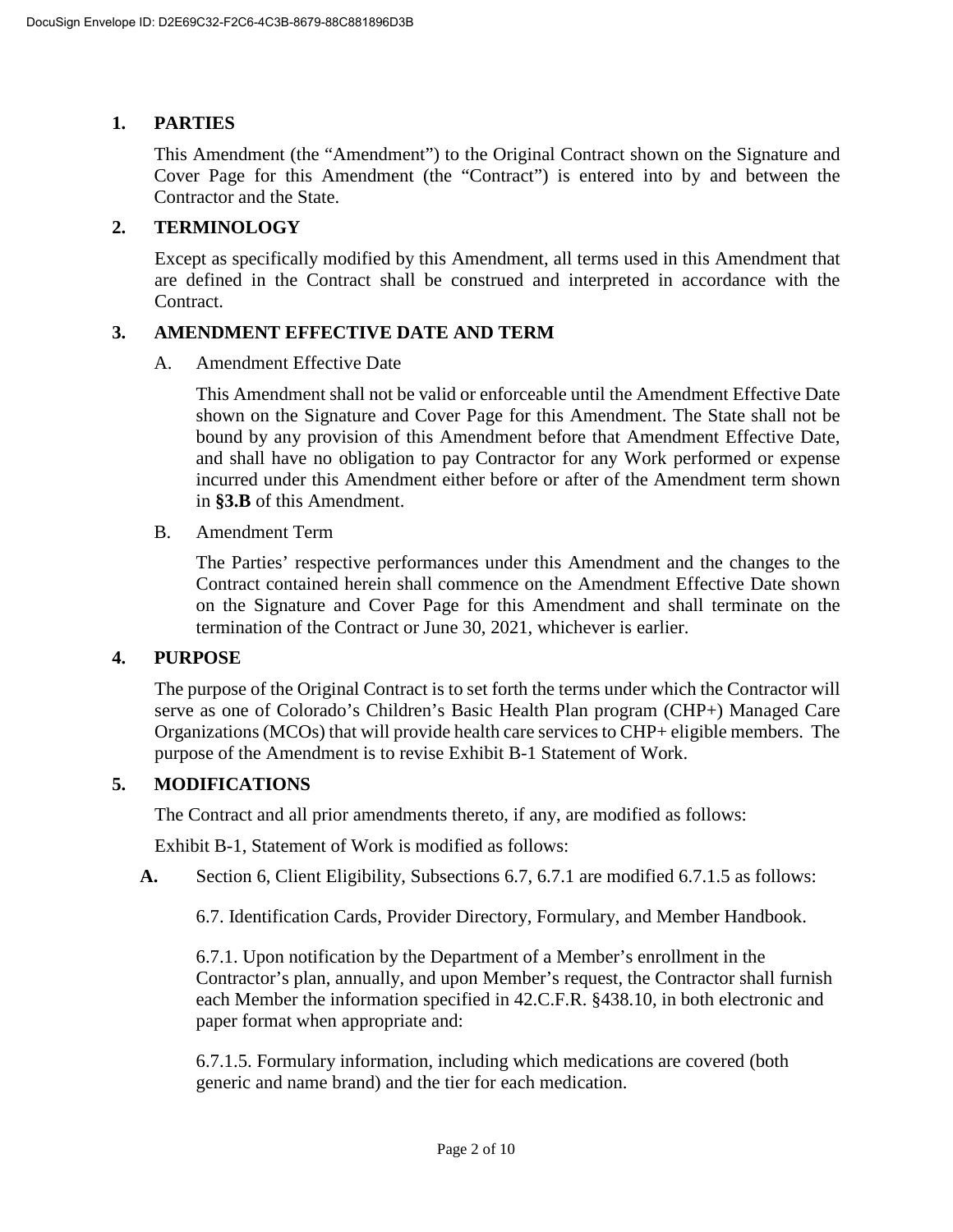**B.** Section 7 Customer Service, Subsection 7.13 is modified as follows:

Subsection 7.13.3 is added as follows:

7.13.3 In establishing and maintaining the network adequacy standards, the Contractor considers:

7.13.3.1 The anticipated CHP+ enrollment.

7.13.3.2 The expected utilization of services, taking into consideration the characteristics and health care needs of specific CHP+ populations represented in the Contractor's service area.

7.13.3.3 The numbers, types and specialties of network providers required to furnish the contracted CHP+ services.

7.13.3.4 The number of network providers accepting/not accepting new CHP+ members.

7.13.3.5 The geographic location of providers in relationship to where CHP+ members live, considering distance, travel time, and means of transportation used by members.

7.13.3.6 The ability of providers to communicate with limited English proficient members in their preferred language.

7.13.3.7 The ability of network providers to ensure physical access, reasonable accommodations, culturally competent communications and accessible equipment for members with physical or mental disabilities.

7.13.3.8 The availability or triage lines or screening systems, as well as use of telemedicine, e-visits, and/or other technology solutions.

**C.** Section 8, Covered Services is modified to add the following Subsections:

8.6.3 Contractor shall ensure providers are scheduling non-symptomatic well care physical examinations/mental wellness checkups within thirty (30) calendar days unless an appointment is required sooner to ensure the recommended screenings in accordance with the American Academy of Pediatrics (AAP) accepted Bright Futures schedule and all U.S. Preventative Services Task Force (USPSTF) behavioral health recommendations with a Grade of A or B.

8.6.6.1 In accordance with  $2103(c)(5)$  of the Social Security Act, Contractor shall cover Medication Assistance Treatment (MAT) for Opioid Use Disorders (OUDs) and tobacco cessation.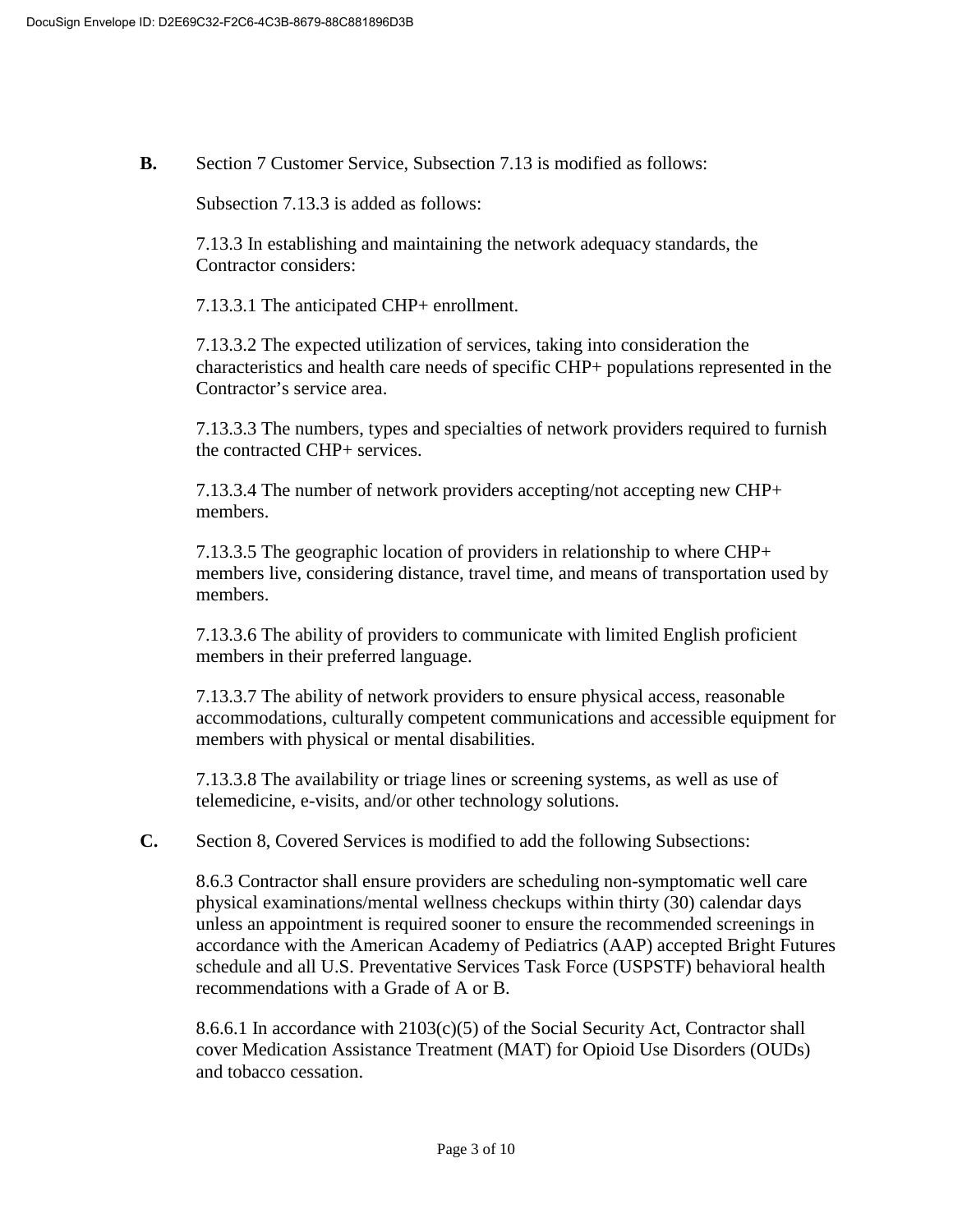8.15.4.1.1 In accordance with CRS 10-16-139(5) The Contractor shall include coverage and reimbursement for behavioral health screenings using a validated screening tool for behavioral health; coverage and reimbursement may be no less extensive than the coverage and reimbursement for the annual physical examination.

8.15.4.1.2 In accordance with 2103(c)(5) of the Social Security Act, Contractor shall identify a strategy to facilitate the used of validated behavioral health clinical assessment tools for the purpose of determining a diagnosis, evaluated the current level of functioning and develop treatment recommendations.

8.15.4.4 The Contractor may place appropriate limits on services for utilization control, provided that any financial requirement or treatment limitation applied to mental health or SUD benefits in any classification is no more restrictive than the predominant financial requirement or treatment limitation of that type applied to substantially all medical/surgical benefits in the same classification furnished to members (whether or not the benefits are furnished by the same Contractor).

8.15.4.5 The Contractor must ensure that the diagnosis of an intellectual or developmental disability, a neurological or neurocognitive disorder, or a traumatic brain injury does not preclude an individual from receiving a covered behavioral health (BH) service.

8.15.4.6 The Contractor covers all medically necessary covered treatments for covered BH diagnoses regardless of any co-occurring conditions.

8.18.4 In accordance with CRS 25.5.5-422.2. on or after January 1, 2020, the Contractor shall not:

8.18.4.1 Impose any prior authorization requirements on any prescription medication approved by the Food and Drug Administration (FDA) for the treatment of substance use disorders.

8.18.4.2 Impose any step therapy requirements as a prerequisite to authorizing coverage for a prescription medication approved by the FDA for the treatment of substance use disorders.

8.18.4.3 Exclude coverage for any prescription medication approved by the FDA for the treatment of substance use disorders and any associated counseling or wraparound services solely on the grounds that the medication and services were court ordered.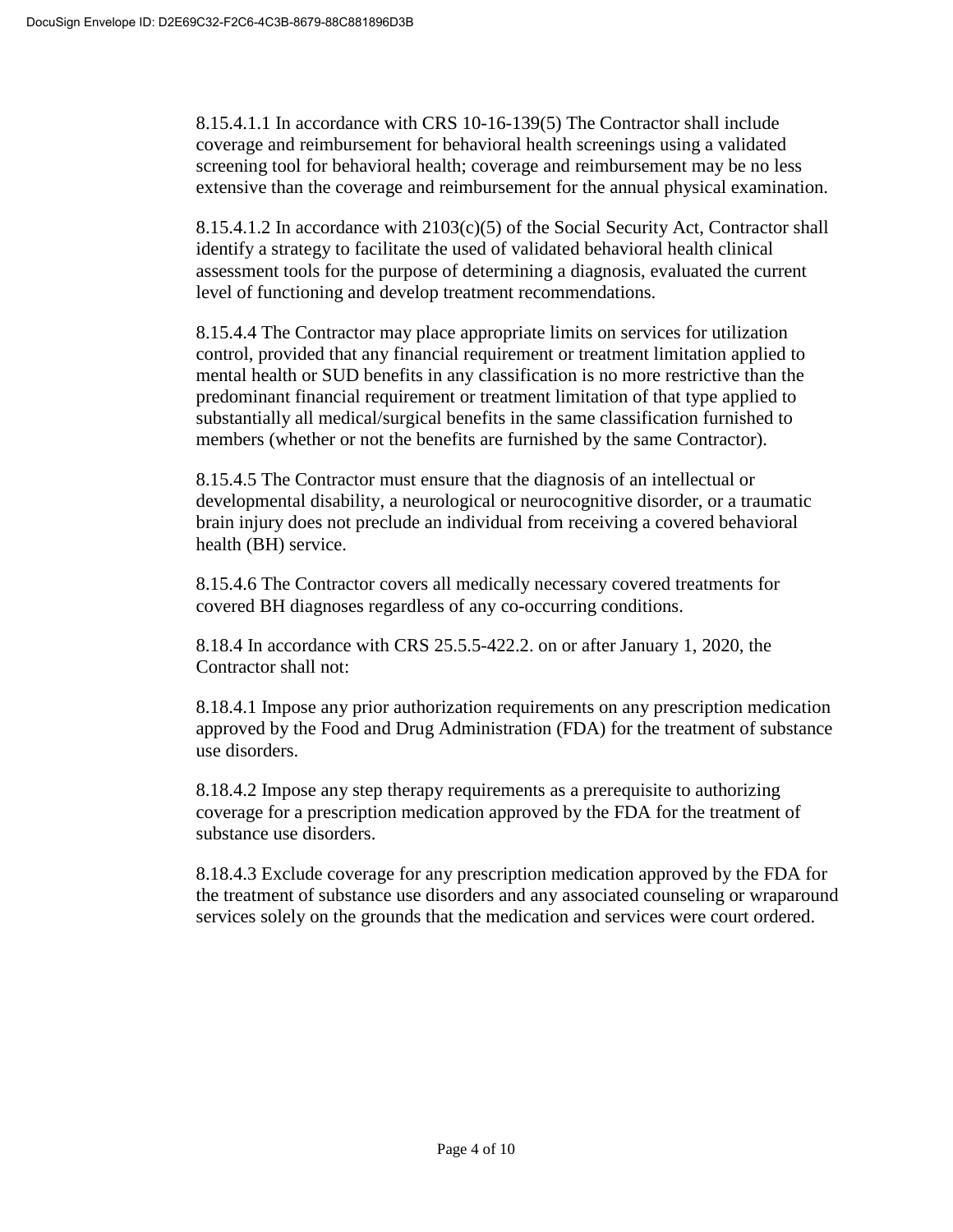**D.** Section 10 Service Delivery is modified as follows:

Subsection 10.2.1.22.1 Routine physicals is hereby deleted in its entirety and replaced with the following:

10.2.1.22.1 Routine well care/physicals/mental wellness checkups.

Behavioral Health Network Time and Distance Table is moved from Subsection 10.2.1.11 to Subsection 10.2.1.13.2.

Subsection 10.2.4.2 is hereby deleted in its entirety and replaced with the following:

10.2.4.2 Contractor must establish mechanisms to ensure all network providers comply with the timely access requirements to ensure compliance with 42 C.F.R.  $§438.206(c)(1)(vi)$  and (v).

Subsection 10.5.3.1.2 is hereby deleted in its entirety and replaced with the following:

10.5.3.1.2 The Contractor shall conduct an initial screening of each Member's needs within 90 days of the effective date of enrollment.

10.5.3.1.2.1 The Contractor shall make subsequent attempts to conduct an initial screening of each Member's needs if the initial attempt to contact the Member is unsuccessful.

10.5.3.1.2.2 Develop an individual treatment plan as necessary based on the needs assessment and to avoid duplication of treatment.

**E.** Section 11 Compliance is modified as follows:

Subsection 11.1.2.2 is added as follows:

11.1.2.2 In accordance with 42 C.F.R. 438.210(e), Contractor must ensure compensation to individuals or entities that conduct utilization management activities is not structured so as to provide incentives for the individual or entity to deny, limit, or discontinue medically necessary services to any enrollee.

Subsection 11.1.12 is hereby deleted in its entirety and replaced with the following:

11.1.12 Expedited authorization decisions must provide notice as expeditiously as the Member's health condition requires and no later than seventy-two (72) hours after receipt of the request for service. Contractor may extend the seventy-two (72) hour time frame by up to fourteen (14) calendar days if:

**F.** Section 14 Member and Provider issues is modified as follows:

Subsection 14.1.3.15 is modified to add the following: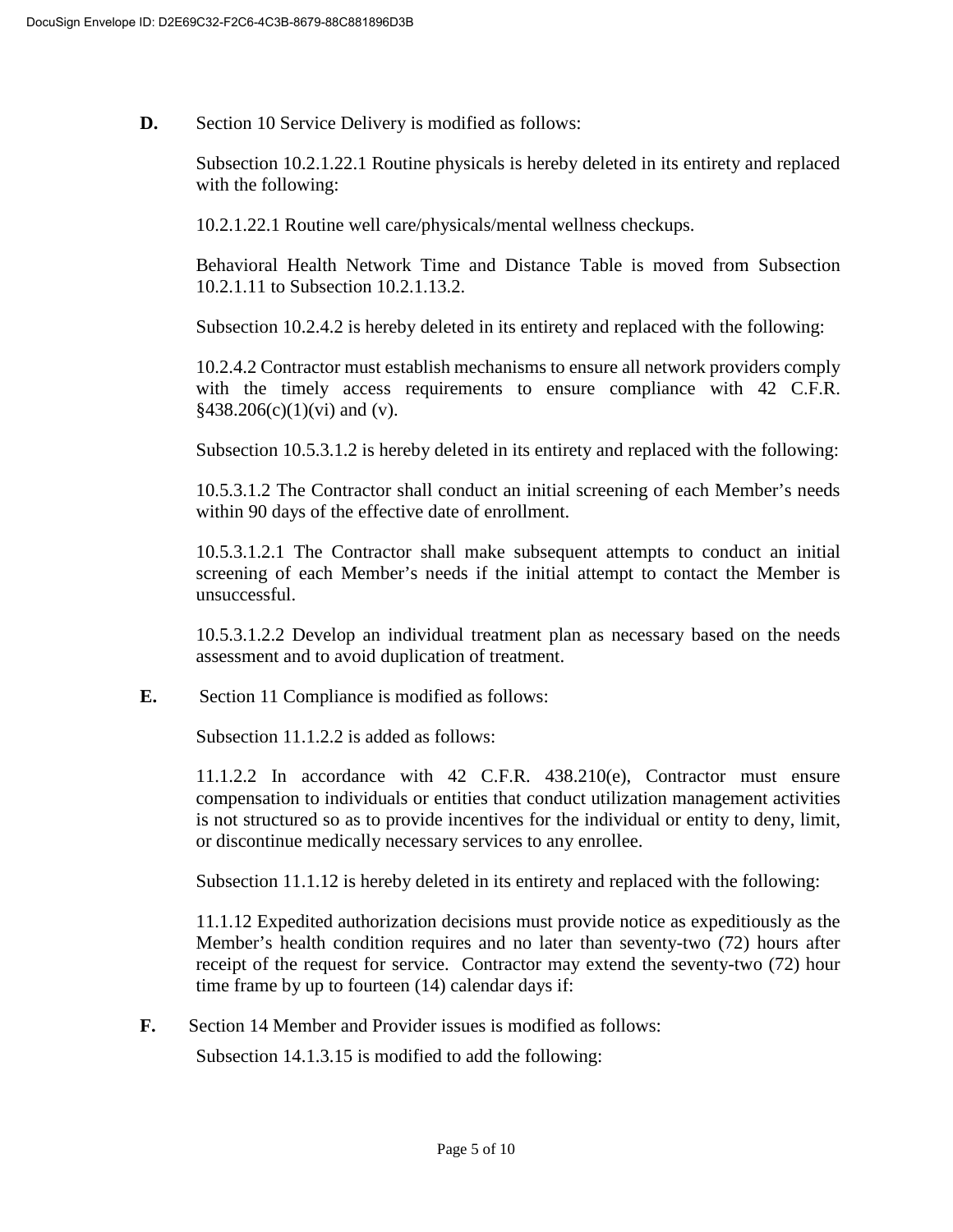14.1.3.15.1.13 Notice of adverse benefit determination for denial of behavioral, mental health, or SUD benefits includes, in plain language:

14.1.3.15.1.13.1 A statement explaining that Members are protected under the Federal Mental Health Parity and Addiction Equity Act (MHPAEA), which provides that limitations placed on access to medical and surgical benefits.

14.1.3.15.1.13.2 A statement providing information about contacting the office of the ombudsman for BH care if the Member believes his or her rights under the MHPAEA have been violated.

14.1.3.15.1.13.3 A statement specifying that Members are entitled, upon request to the Contractor and free of charge, to a copy of the medical necessity criteria for any behavioral, mental, and SUD benefit.

Subsection 14.1.4.1.1.1 is added as follows:

14.1.4.1.1.1. Contractor is required to inform providers and subcontractors about enrollee grievance, appeal and state review rights, state review procedures and timeframes at the time they enter the contract.

Subsection 14.1.5.1.1 is added as follows:

14.1.5.1.1 Contractor is required to inform providers and subcontractors about enrollee grievance, appeal and state review rights, state review procedures and timeframes at the time they enter the contract.

**G**. Section 15 Reporting is modified as follows:

Subsection 15.3.3.1 is hereby deleted and replaced with the following:

15.3.3.1 DELIVERABLE: Network Capacity and Services Report

Subsection 15.3.3.2 is hereby deleted and replaced with the following

15.3.3.2 DUE: Quarterly, January  $30<sup>th</sup>$ , April  $30<sup>th</sup>$ , July  $31<sup>st</sup>$ , and October 30th

**H.** Section 16 Reimbursement is modified as follows:

Subsection 16.4.1 is hereby deleted in its entirety and replaced with the following:

16.4.1 The Contractor agrees, in accordance with Federal regulations (42. C.F.R. 457.1226, cross referencing to 42.C.F.R. 438.106), managed care organizations (MCOs) must not hold the Member liable for the following:

16.4.1.1 The MCO's debts, in the event of the entity's solvency.

16.4.1.2 Covered services provided to the enrollee for which the State does not pay the MCO or for which the State, MCO does not pay the individual or the health care provider that furnished the services under a contractual, referral or other arrangement.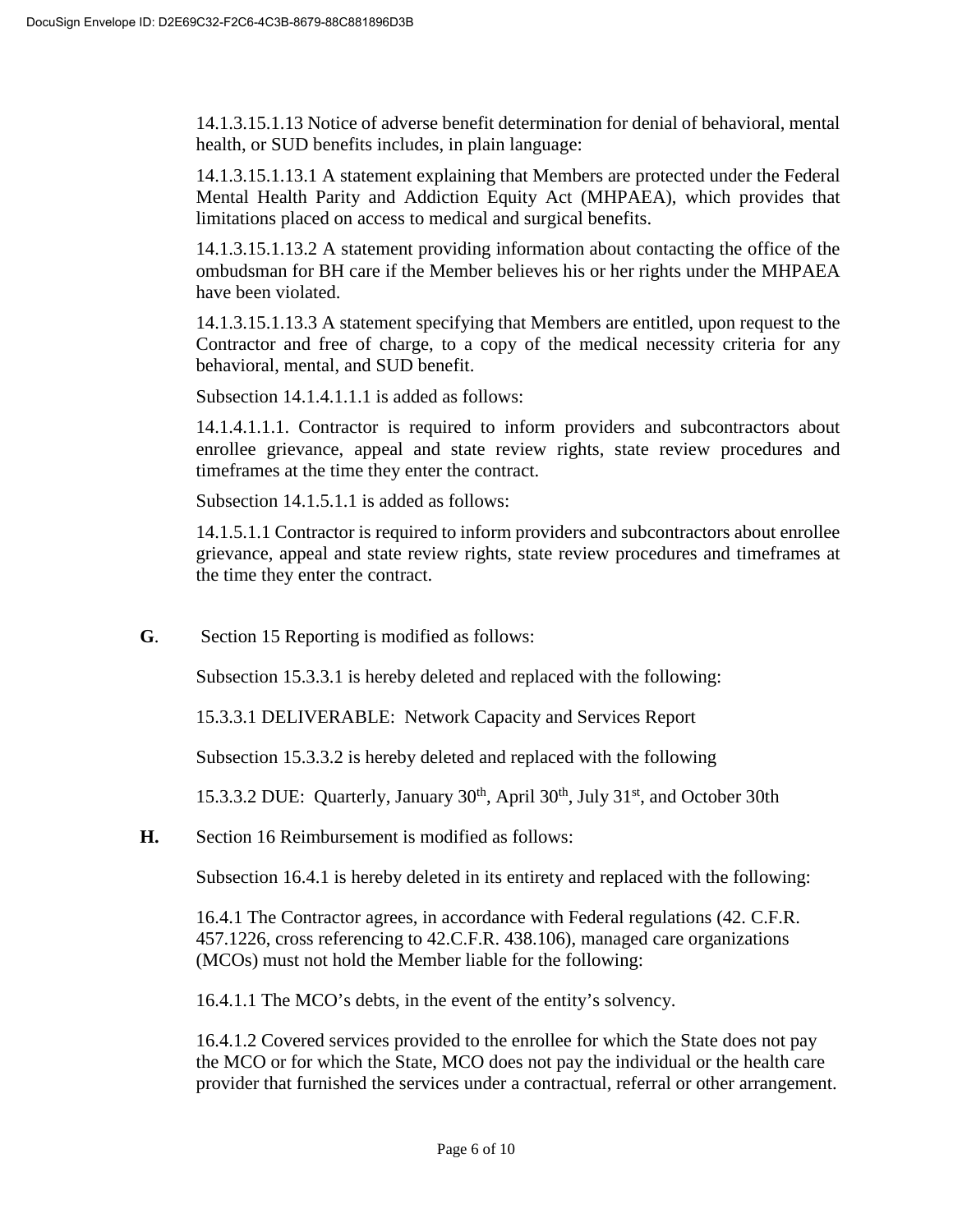16.4.1.3 Payments for covered services furnished under a contract, referral or other arrangement that are in excess of the amount the enrollee would owe if the MCO covered the services directly.

Subsection 16.5.1.2.4.3 is added as follows:

16.5.1.2.4.3 The Contractor shall compile an Audited Annual Financial Statement that includes, at a minimum, the following:

16.5.1.2.4.3.1 Annual internal financial statements, including balance sheet and income statement.

16.5.1.2.4.3.2 Audited annual financial statements prepared in accordance with Statutory Accounting Principles (SAP). The audited annual financial statements must be certified by an independent public accountant and the Contractor's Chief Financial Officer or their designee.

16.5.1.2.4.4 The Contractor shall submit their Audited Annual Financial Statement that covers the entirety of the previous State Fiscal Year to the Department in a format approved by the Department for review and approval. If format changes are required by the Department, the Department will provide sixty (60) days advance notice to the Contractor prior to requiring the implementation of the requested changes.

16.5.1.2.4.4.1 DELIVERABLE: Audited Annual Financial Statement

16.5.1.2.4.4.2 DUE: No later than six (6) months from the end of the Contractor's fiscal year that the statement covers. Any changes to the Contractor's fiscal year shall be reported to the Department at least sixty (60) days prior to implementation.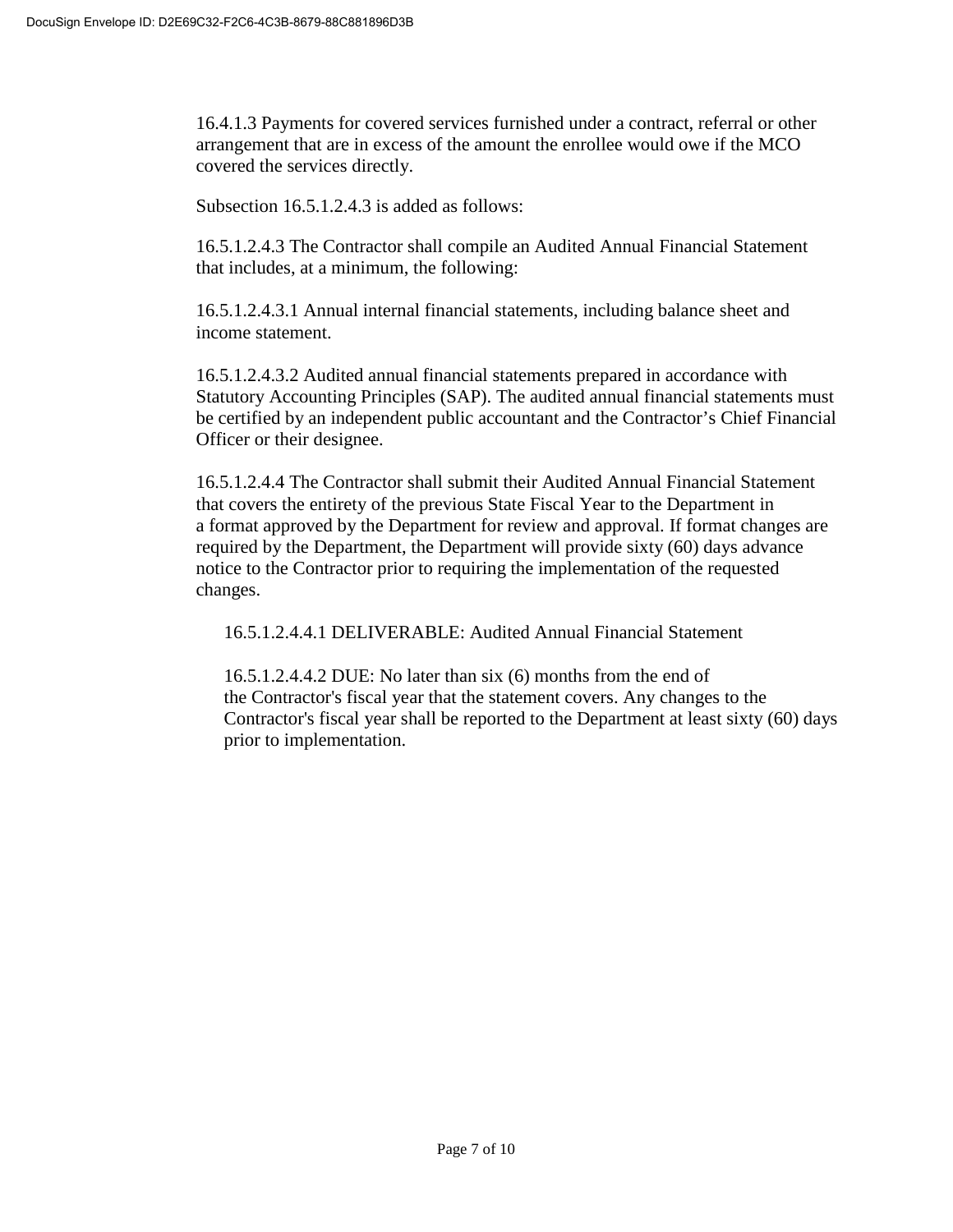**I.** Section 19 Additional Federal Requirements is modified as follows:

Subsection 19.1.3 is added as follows:

19.1.3 If the Department learns that a Contractor has a prohibited relationship with a person or entity who is debarred, suspended, or otherwise excluded from participation in any federal health care programs, the Department:

19.1.3.1 Must notify the Secretary of the Department of Health and Human Services (Secretary) of the noncompliance.

19.1.3.2 May continue an existing agreement with the Contractor unless the Secretary directs otherwise.

19.1.3.3 May not renew or extend the existing agreement with the Contractor unless the Secretary provides to the Department and to Congress a written statement describing compelling reasons that exist for renewing or extending the agreement despite the prohibited affiliation.

**J.** Section 22 is added as follows:

Section 22 - State Managed Care Network

22.1 The Contractor shall ensure the successful transition of all necessary functions of the State Managed Care Network (SMCN) to the Contractor in accordance with the guidance and timeline provided by the Department. Transition activities shall include, but are not limited to, the following:

22.1.1 Configuring systems and key operations

22.1.2 Updating Member and provider communications for Department approval. Communications shall include, but are not limited to:

22.1.2.1 Member handbook

22.1.2.2 Member ID cards

22.1.2.3 Member letters

22.1.2.4 Contractor website

22.1.2.5 Provider manuals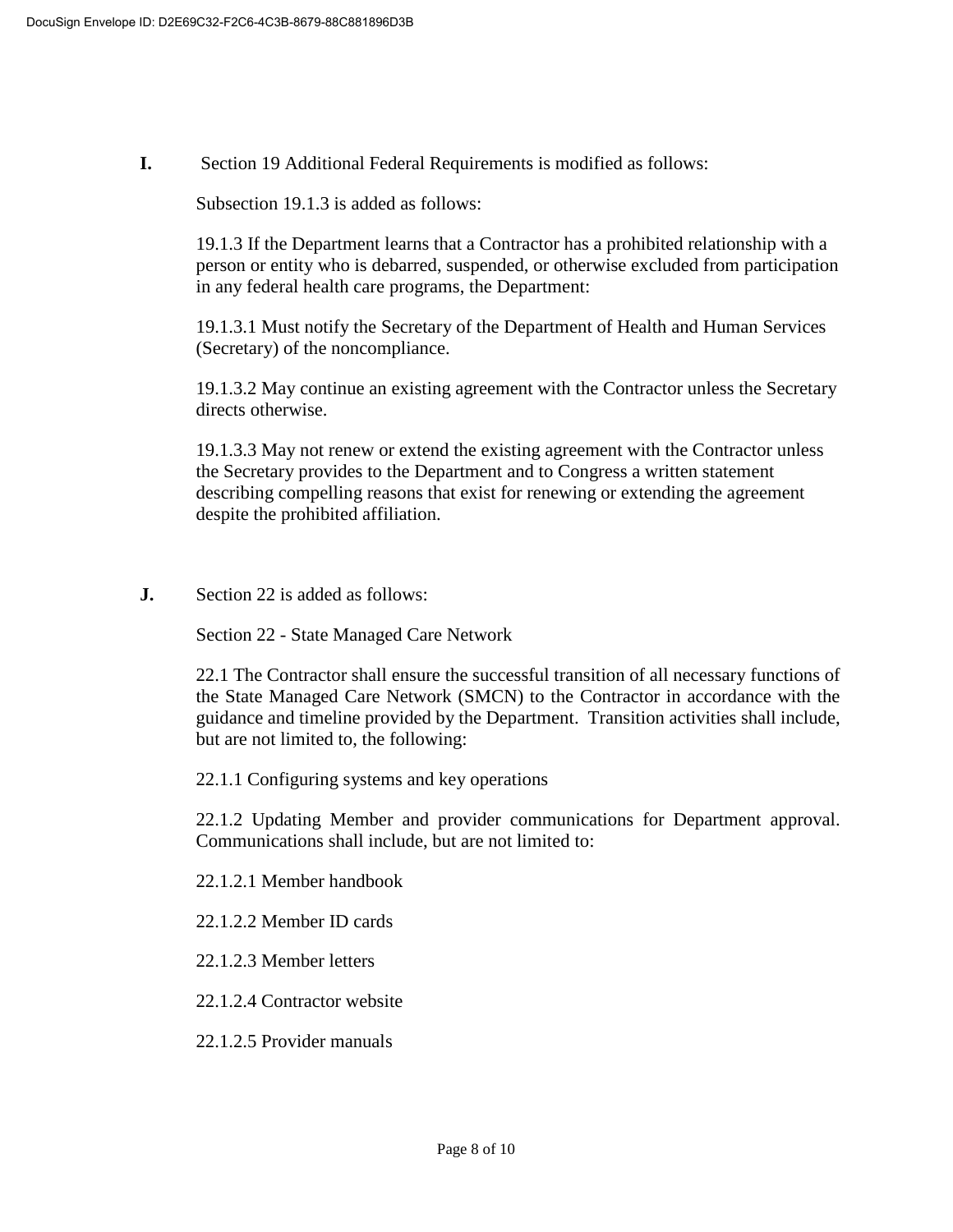22.1.3 Training member service and provider outreach centers to answer stakeholder questions regarding the transition of SMCN functions.

22.1.4 Updating provider contracting activities, as necessary, to ensure continuity of care.

22.1.5 Providing documentation, reports, data, records, systems, deliverables and other information requested by the Department to prepare for the transition.

22.1.6 Participating in an operational readiness review.

22.1.7 Participating in any other activities reasonably necessary to prepare for transition.

**K.** Section 23 is added as follows:

Section 23 – Contract Alignment and Revision

23.1 The Contractor acknowledges the need to continually improve the CHP+ program and provisions of the Contract.

23.2 The Contractor shall collaborate with the Department to revise the Contract to enhance performance standards and more closely align with the Department's goals related to improving member health outcomes, quality, and affordability through controlling program costs. Contract revisions shall include, but are not limited to, the following areas:

23.2.1 The consistent application of evidence-based programs that will improve member health and cost management for targeted conditions and populations.

23.2.2 The development and implementation of cost trend goals.

22.2.3 The development and implementation of quality outcome metrics.

23.3 The Contractor shall collaborate with the Department to improve encounter data and flat file submission.

**L**. Exhibit C Rates is added as follows:

## I. **CAPITATION RATES**

State Fiscal Year 2020-21 rates will be effective on the later of the Effective Date or July 1, 2020.

The Contractor shall earn the following monthly capitation rate payments shown in the following table, adjusted by age and poverty level of the client's family.